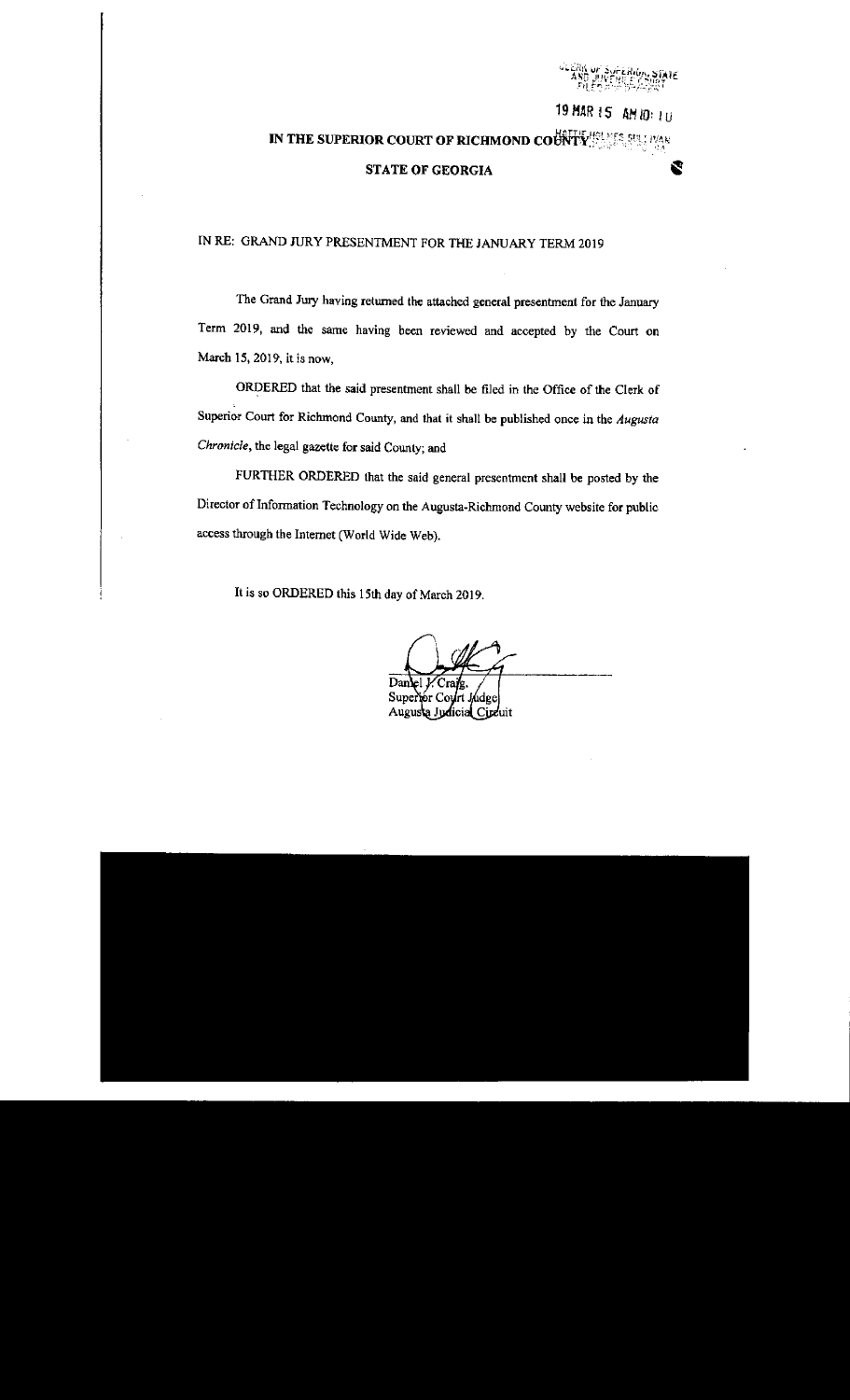| TO: | The Honorable Daniel J. Craig |
|-----|-------------------------------|
|     | Judge, Superior Court         |

- Richmond County Orand Jury January Term 2019 FROM:
- March 15,2019 DATE:
- Grand Jury Presentment RE:

We, the members of the Augusta-Richmond County Grand Jury for the January Term 2019, having been duly sworn by the Honorable R. Ashley Wright on the 22nd day of January 2019, submit our presentment on the 15th day of March, 2019, our last day as an official body of the Grand Jury.

To discharge our sworn duties, as prescribed by the laws of the State of Georgia, we met on eight (8) dates during our term and acted upon Bills of Indictments presented to us by the District Attorney's Office.

A Sub-Committee was formed to inspect the Finance Department, Utilities Department, Charles B. Webster Detention center and the Procurement Department. The applicable report is attached.

The Grand Jury respectfully submits this Presentment on the 15th day of March 2019 and requests that it is published.

Paul Gregory King, Foreperson

外し Tra ecretary

Christy Howard

<u>nie aut</u> Nina Armstrong

Lavem Beverly Crawley

1 May 1614.<br>Kevin Kelly, Asst. Foreperson

Jessica Tumer

Marilee Gupton

Elled U

Lottie Black

Darothy Dan

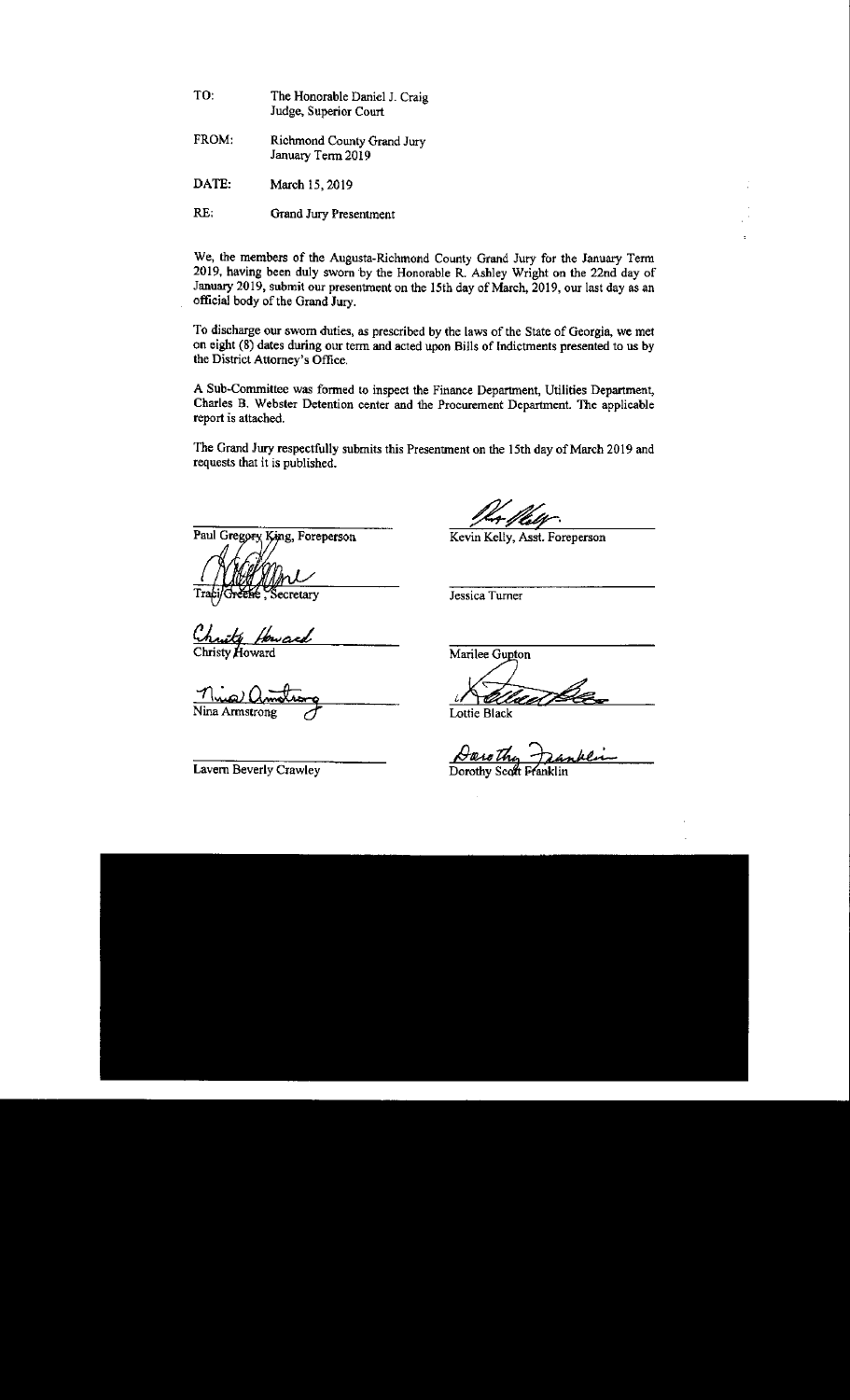George Cooper

Susanne Jones Fordham

Warren I. Davis Jr.

Janice Dunlap

h *Aury*<br>Mary Dayson

Myriam Torres

<u>Ahr</u> ÷. 'eux Alvin Lowe

Brandy Ann Adams, Alternate

Danielle Hall Hall

Valerie Stevenson

Chaquana Yancy

Linda Herrington

<u>Liltion</u> <u>gambert</u>

Charles Cadle

John B. Coleman, Alternate

Eula Mae Woodruff, Alternate

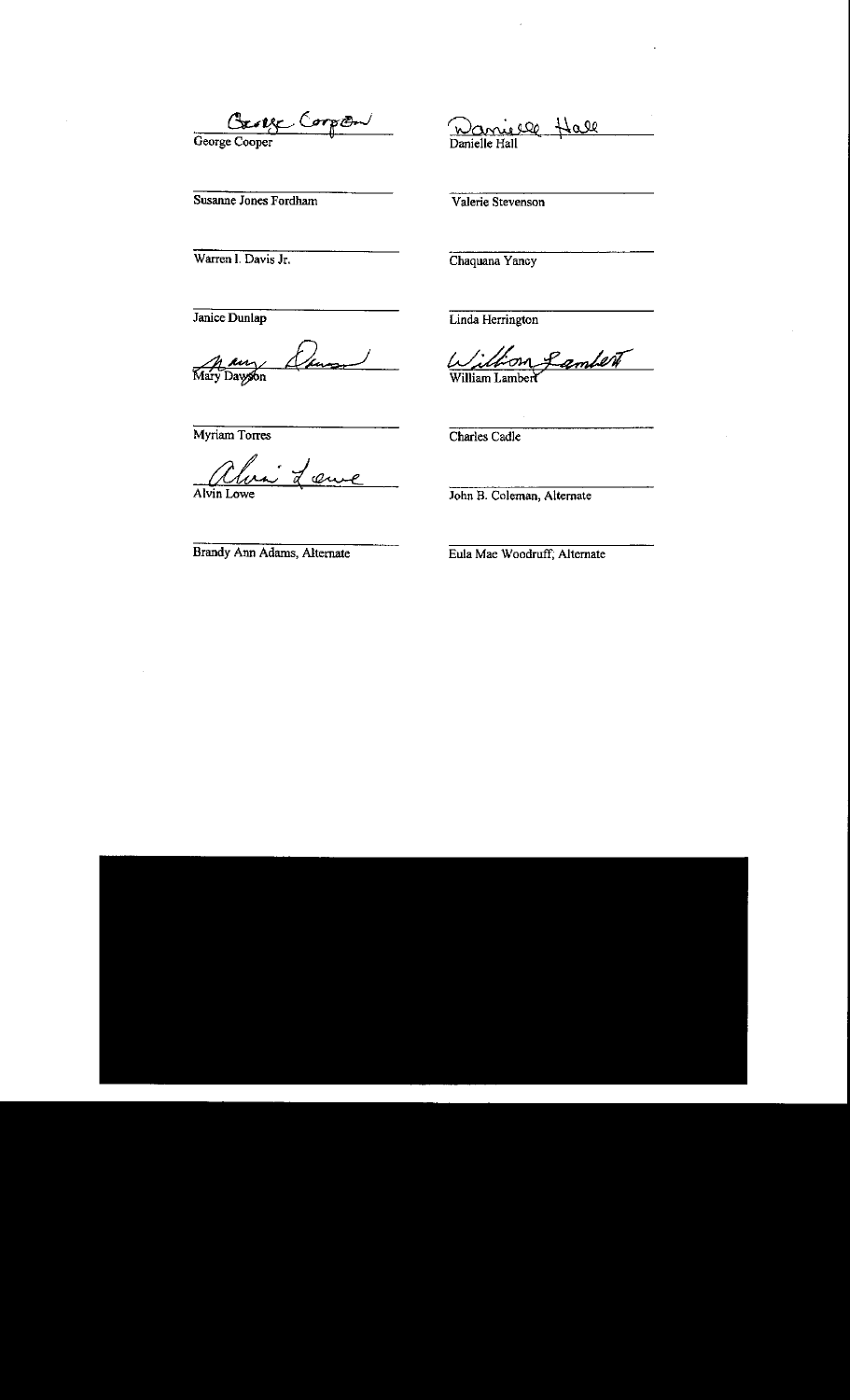## SUB-COMMITTEE OF THE JANUARY TERM 2019 GRAND JURY Finance Department 02/05/19

### Meeting with Timothy Scroer and Dianne Walker

Sales Tax (8%)

State receives all and dispenses back to the cityl

4% kept by state, 1% local option rollback, 1% BOE (East Blost), 1% SPLOST-Augusta uses for projects (sheriff cars, building renovations, etc)

1% TIA

Talked about lights on **Biverwalk**. RivenwarcH **Exter**<br>\*State Funds (have to use projects)

+lights are not closer than others in the city. Appears closer because of the straight line

Talked about storm water fee - what projects have been done and what future projects. Since this was not under their jurisdiction could not answer. Asked them to suggest to water works to give an update in the bills once or twice a year of how the funds are being used.

Audits for past 3 years nothing found outslde compliance

William Lambert Marilee Gupton lottie Black

 $\mathbf{I}$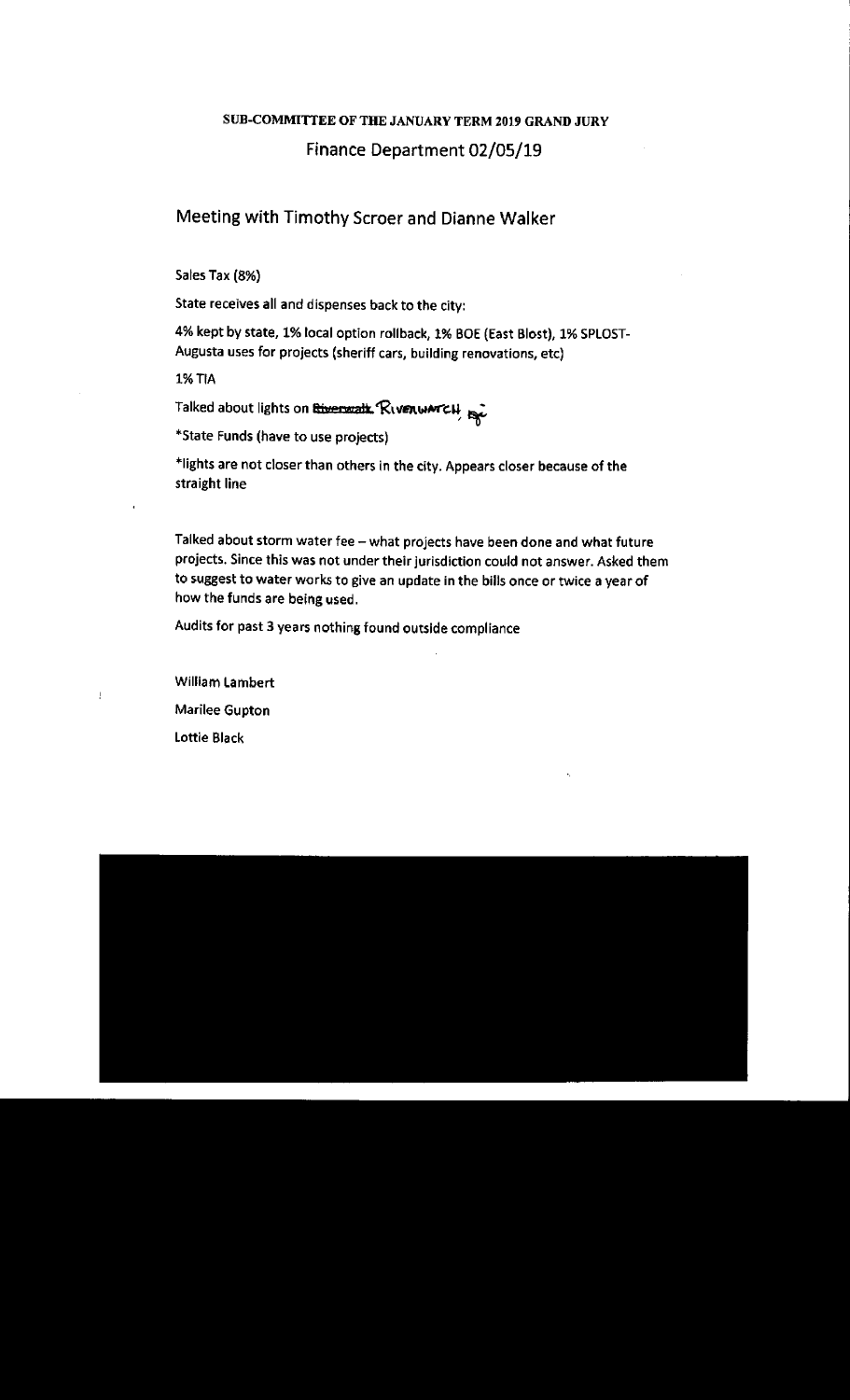## SUB-COMMITTEE OF THE JANUARY TERM 2019 GRAND JURY Procurement Visit 02/26/19

#### Meeting with Geri Sams and Sheila Paulk

We were given a general description of what this department does for our city and how it uses our local small and large business before getting outside contracts for projects. Explained when state funds are used, they have to use state guidelines. This department is number I in the state and have saved the city 19m within a 10 year period. lntroduced us to other employees in the department and they explained their duties.

Lottie Black

Janice Dunlap Wllllam Lambert Linda Herrington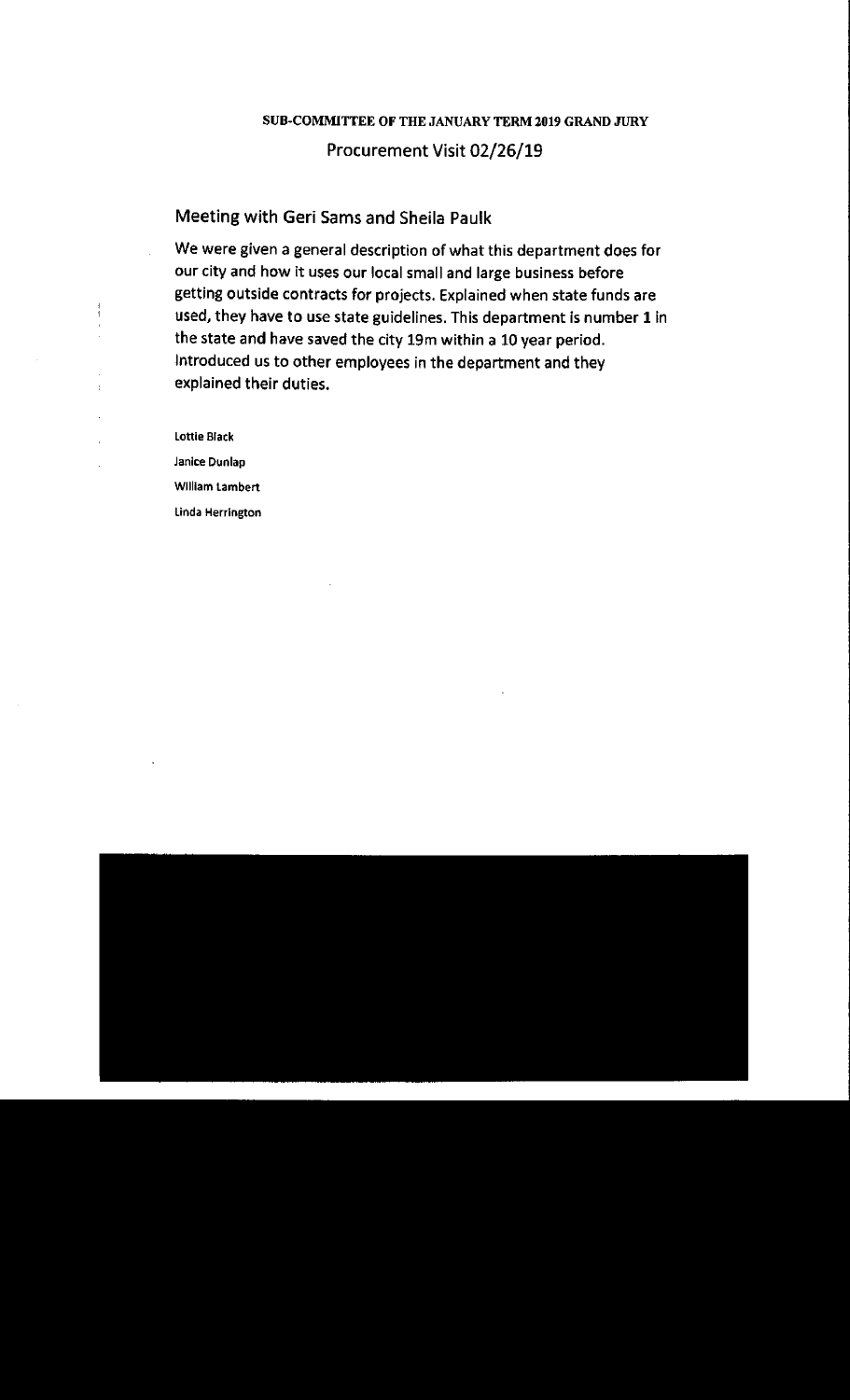#### SUB-COMMITTEE OF THE JANUARY TERM 2019 GRAND JURY

## Grand Jury Jail visit

We visited the jail on 1/29/19. The jail was found to be very clean and organized. From the perspective of the grand jury, security protocols where followed. The cafeteria was clean. The kitchen was well organized and also found to be clean. The food was very palatable. The medical quarters were clean and well attended. Staff was attentive to the inmate/patient population. The jail dorms for prisoners were found to be clean and well monitored. Staff was potite and respectful of questions fiom the lay public grand jury. The visitors center was clean and provided private booths for video visitation. The grand jury in attendance has not recommendations at this time.

Respectfully Submitted,

Janice Dunlap - Grand Jury

Warren Davis Jr. - Grand Jury

Lottie Black - Grand Jury

BROR-17010 D MIND HUMMORIS AT THE COMMON LOOP AND MANUSCRADES sign distinsive comments and ら